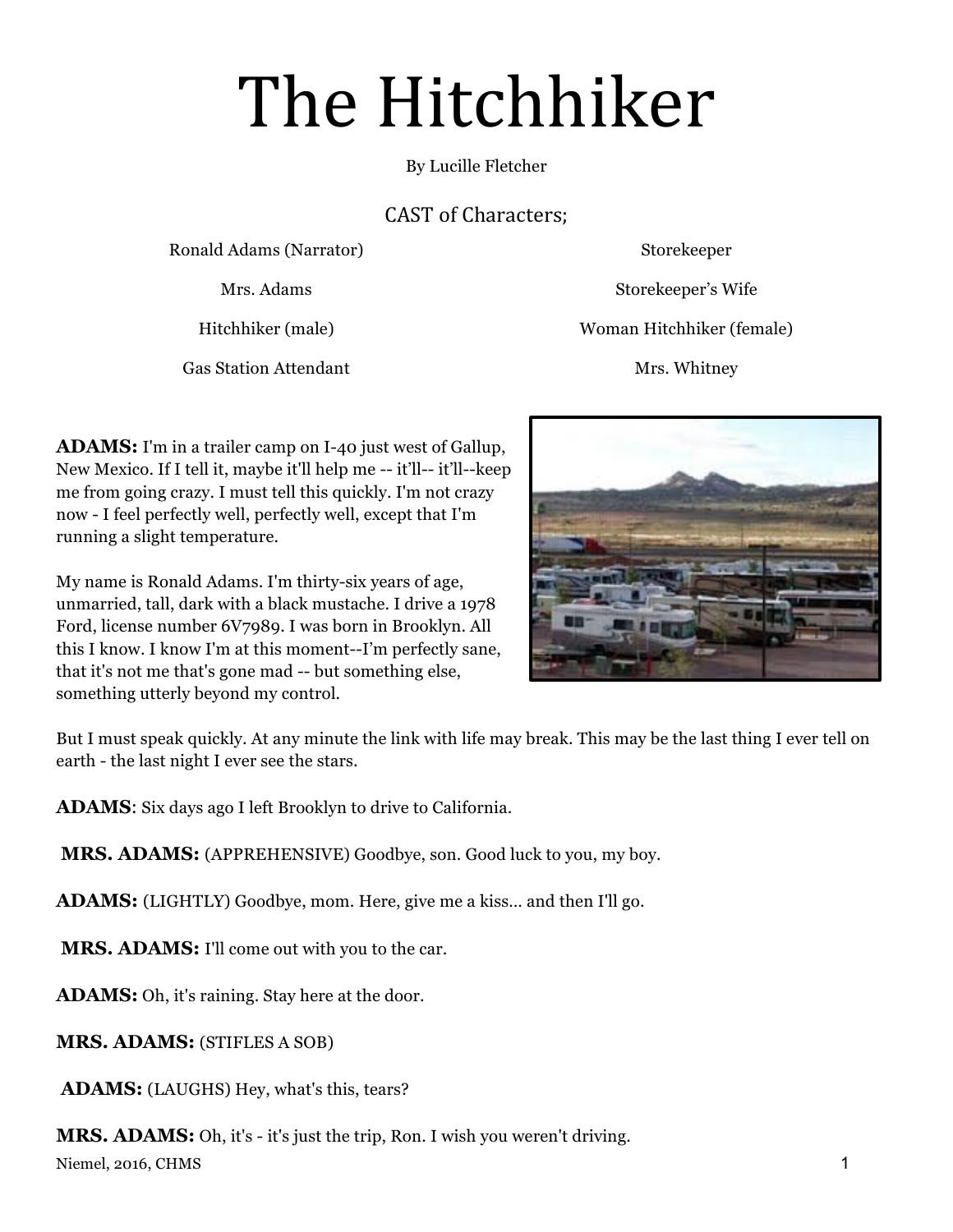**ADAMS**: Oh, mom. There you go again. People do it every day.

**MRS. ADAMS:** I know, but - you'll be careful, won't you? Promise me you'll be extra careful. Don't fall asleep or drive fast or pick up any strangers on the road.

**ADAMS:** Stranger? Look… don't worry. There isn't anything going to happen. It's just eight days of perfectly simple driving on smooth, decent, civilized roads with a hot dog or a hamburger stand every ten miles. Now, don't worry. Goodbye...

 **ADAMS:** I was in excellent spirits. The drive ahead of me, even the loneliness, seemed like a lark. But I didn't count on *him*.

Crossing Brooklyn Bridge that morning in the rain, I saw a man leaning against the cables. He seemed to be waiting for a lift. There were spots of fresh rain on his shoulders. He was carrying a cheap overnight bag in one



hand. He was thin, nondescript, with a cap pulled down over his eyes.

Now, I would have forgotten him completely except that just an hour later, while crossing the Pulaski Skyway over the Jersey Flats, I saw him again. At least, he looked like the same person. He was standing now with one thumb pointing west. I couldn't figure out how he'd got there, but I thought maybe a fast truck had picked him up, beaten me to the Skyway, and let him off. I didn't stop for him.

And then, late that night -- I saw him again.

It was on the new Pennsylvania Turnpike between Harrisburg and Pittsburgh. It's two hundred and sixty- five miles long with a very high

speed limit. I--I was just slowing down for one of the tunnels - when I saw him - standing under an arc light by the side of the road. I could see him quite distinctly - the bag, the cap - even the spots of fresh rain spattered over his shoulders. He "Hallooed" at me this time.

 **HIKER:** (GHOSTLY ECHO) Hellooo! Hellooo!

 **ADAMS**: I stepped on the gas like a shot. It's lonely country through the Alleghenies, and I had no intention of stopping. Besides, the coincidences, or whatever it was, gave me the willies. I stopped at the next gas station.

**ATTENDANT:** Yes, sir? What can I do for ya?

**ADAMS:** Uh, fill 'er up, will ya?

**ATTENDANT:** Check your oil?

**ADAMS:** No, thanks. No.

**ATTENDANT:** Let me get the gas cap here. Nice night, ain't it?

**ADAMS:** Yes. It hasn't been raining here lately, has it?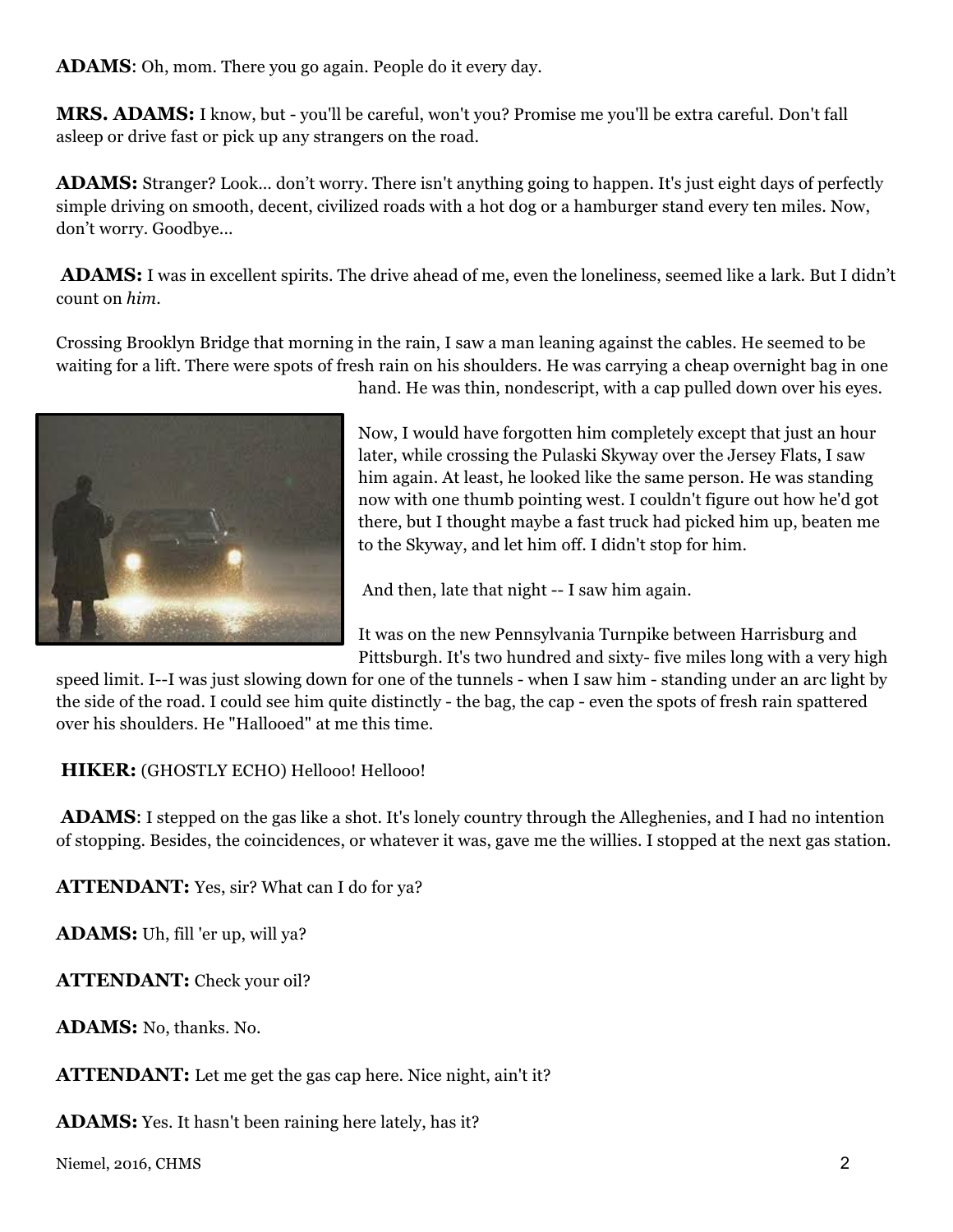**ATTENDANT:** Not a drop of rain all week.

**ADAMS:** Oh? Oh, no? I - I suppose that hasn't done your business any harm?

**ATTENDANT:** Oh, people drive through here all kinds of weather. Mostly business, though. Ain't many pleasure cars out on the turnpike this season of the year.

**ADAMS:** I--I guess not. What, ah - er - ah - What about hitchhikers?

**ATTENDANT:** (CHUCKLE) Hitchhikers? Here?

**ADAMS:** What's the matter? Don't you ever see any?

**ATTENDANT:** Oh, a guy'd be a fool who started out to hitch rides on this road. Just look at it.

**ADAMS:** You mean--then - you've never seen anybody?

**ATTENDANT:** No. Maybe they get the lift before the turnpike starts. I mean, you know, just before the toll house. But then it's a pretty long ride. Most cars wouldn't want to pick up a guy for that long a ride. And, this is



Zanesville, Ohio. I saw him again.

pretty lonesome country here, mountains and woods. You ain't seen nobody like that, have you?

**ADAMS:** Oh, no. Oh, no, not - not at all. I was just-- Ah, uh, a technical question.

**ATTENDANT:** Oh, I see. Well, that'll be twenty-four forty-nine, with the tax, sir.

**ADAMS:** The thing gradually passed from my mind as sheer coincidence. I had a good night's sleep in Pittsburgh. I didn't think about the man all next day until -- just outside of

It was a bright sunshiny afternoon. The peaceful Ohio fields, brown with the autumn stubble, lay dreaming in the golden light. I was driving slowly, drinking it all in, when the road suddenly ended in a detour. In front of the barrier, HE was standing....

Let me explain about his appearance before I go on. I repeat: there was nothing sinister about him. He was as drab as a mud fence, nor was his attitude menacing. He-- he just stood there - waiting, almost drooping a little, the cheap overnight bag in his hand. He looked as though he'd been waiting there for hours. And he hailed me - - started to walk forward.

**HIKER:** (FROM A DISTANCE) Hellooo!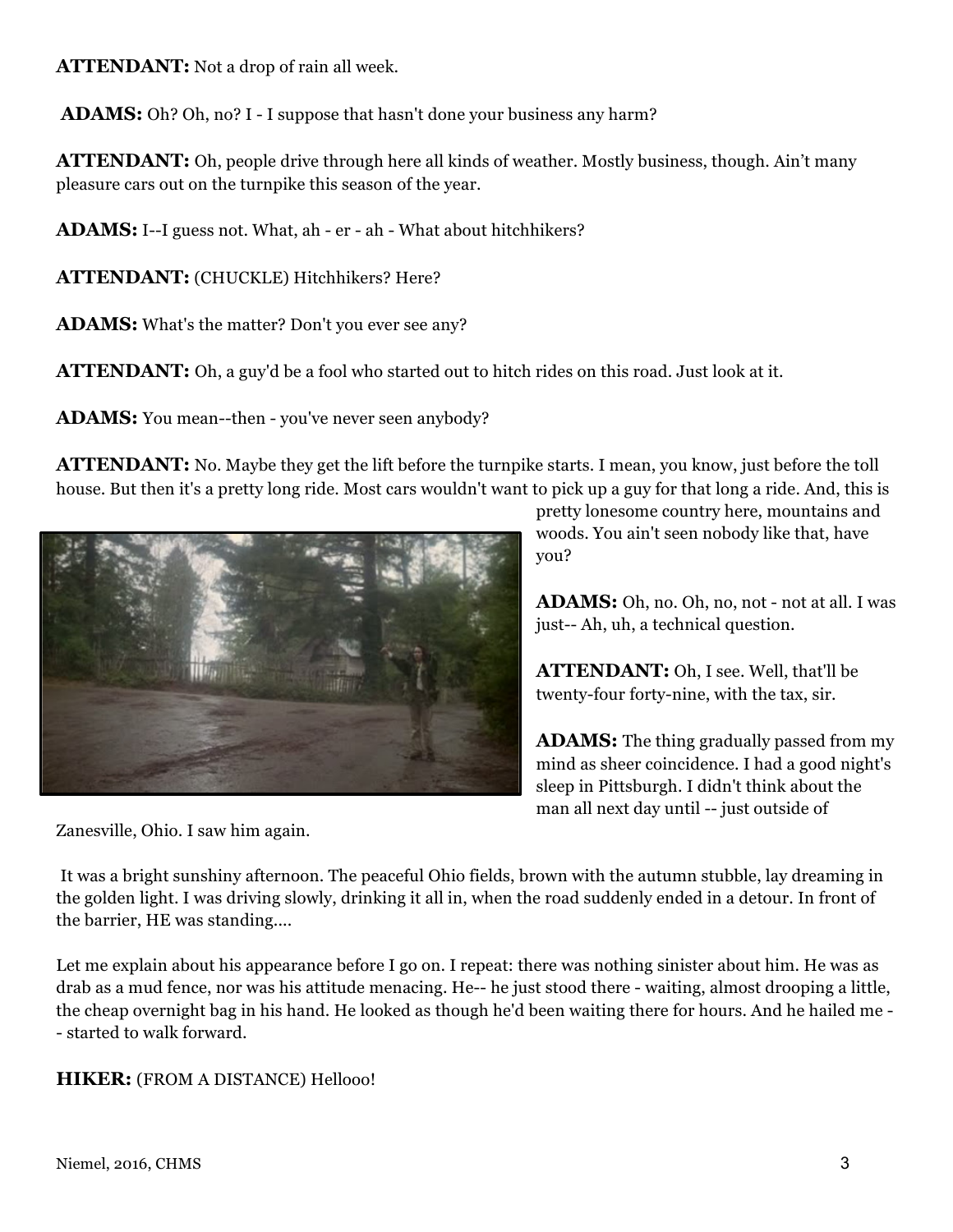**ADAMS**: I had stopped the car of course for the detour. For a few minutes I--I couldn't seem to find the new road. I realized he must be thinking I'd stopped for him…

**HIKER:** (CLOSER) Hellooo!

**ADAMS:** (NERVOUS, CALLS OUT) No, not just now, sorry!

**HIKER:** Goin' to California?!

**ADAMS:** No, no, not today! I'm--I'm going to New York! Sorry… sorry!

After I got the car back on the road again, I felt like a fool. Yet the thought of picking him up, of having him sit beside me, was somehow unbearable. Yet at the same time I felt - more than ever - unspeakably alone.

(AFTER A LONG PAUSE) Hour after hour went by. The fields, the towns, ticked off one by one. The light changed. I knew now that I was going to see him again.

And though I dreaded the sight, I caught myself searching the side of the road, waiting for him to appear.

SOUND: (CAR BRAKES, ENGINE SLOWS TO IDLE ... HORN HONKS ... DOOR OPENS)



**STOREKEEPER:** (FROM OFF, ANNOYED) What is it?! What d'you want?!

**ADAMS:** You sell sandwiches and pop here, don't ya?

**STOREKEEPER:** Yeah, we do in the daytime! But we're closed for the night!

**ADAMS:** Well, I know, but I was wondering if you could possibly let me have a cup of coffee. Black coffee.

**STOREKEEPER:** My wife's the cook, she's in bed!

SOUND: (DOOR STARTS TO CLOSE)

**ADAMS:** Well, n--now, listen, just a minute ago-- Just a minute ago there was a man standing here, right beside this - here - a suspicious looking man.

**STOREKEEPER'S WIFE:** Henry? Who is it, Henry?

**STOREKEEPER:** It's nobody, Mother. Just a fella thinks he wants a cup o' coffee. Go back to bed.

**ADAMS:** I--I don't mean to disturb you. You see, I was driving along when I just happened to look… and there he was…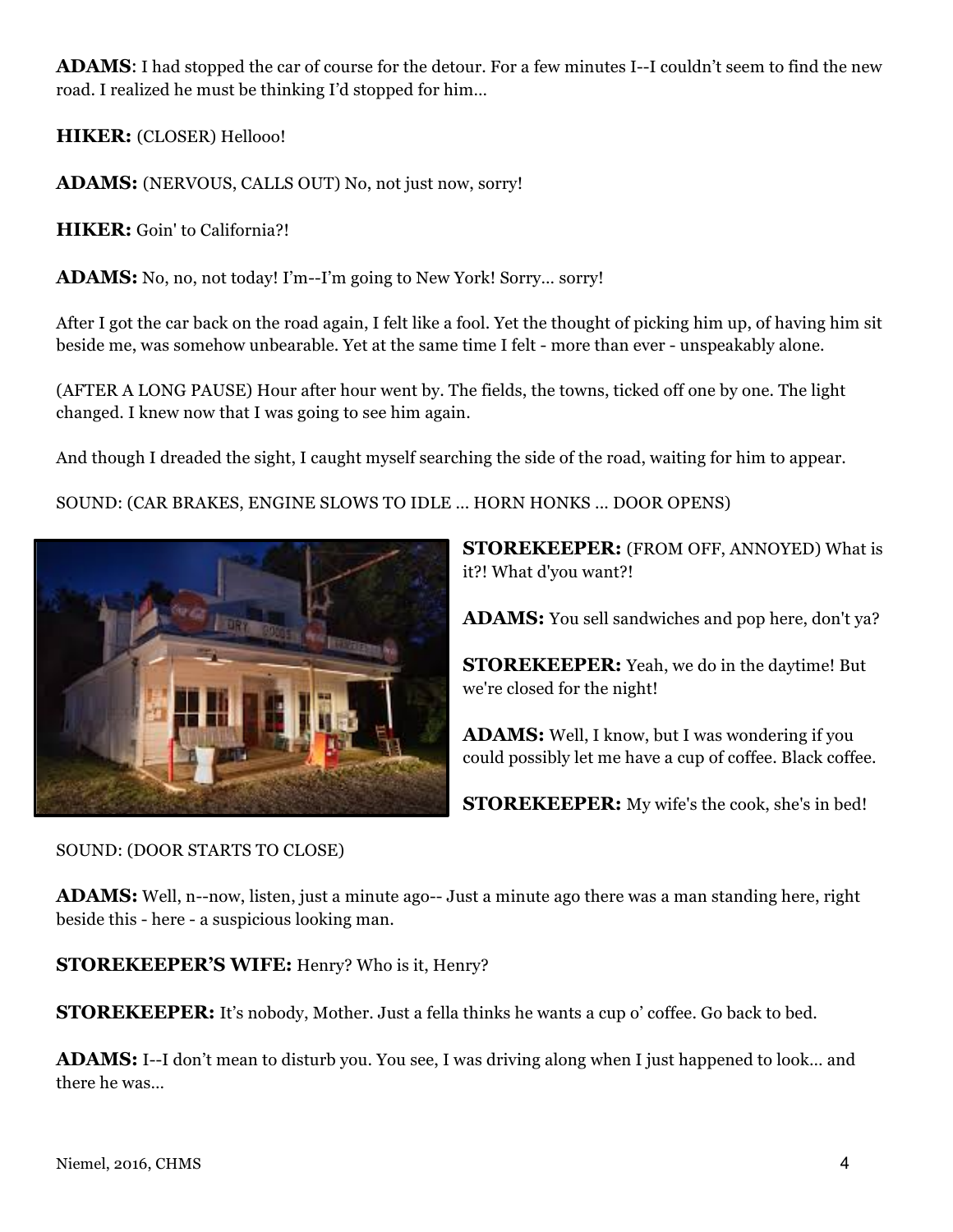**STOREKEEPER:** What was he doin'? Awwww, you've been hittin' the bottle - that's what's the matter with you. Got nothin' better to do than wake decent folks out of their hard-earned sleep? What've you been doin'! Get goin'! Get on!

**ADAMS:** Well… it looked as if he was going to rob ya…

**STOREKEEPER:** I've got nothin' to stand to lose. Now, on your way before I call out Sheriff Paltz!

**ADAMS:** I got into the car again and drove on slowly. I was beginning to hate the car. If I could've found a place to rest a little... I was in the Ozark Mountains of Missouri now. The few resort places there were closed. I HAD seen him at that roadside stand. I knew I'd see him again. Maybe at the next turn of the road. I knew then that when I saw him next -- I would run him down.

But I didn't see him again - until late next afternoon.

I'd stopped the car at a sleepy little junction just across the border into Oklahoma to let a train pass… when he appeared across the tracks leaning against a telephone pole.

SOUND: (DISTANT TRAIN WHISTLE)

**ADAMS:** It was a perfectly airless, dry day. The red clay of Oklahoma was baking under the southwestern sun ... yet there were spots of fresh rain on his shoulders. I couldn't stand that. Without thinking, blindly, I started the car across the tracks.

He didn't even look up at me. He was staring at the ground. I stepped on the gas hard, veering the wheel sharply toward him. I could hear the train in the distance now, but I didn't care. Then something... ...something went wrong with the car. It stalled right on the tracks.

SOUND: (TRAIN WHISTLE AND BELL)

**ADAMS:** The train was coming closer. I could hear its bell. It's - It's cry. It's whistle crying. Still he stood there. Now I knew that he was beckoning -- beckoning me to my death!

SOUND: MUSIC

**ADAMS:** Well ... I frustrated him that time. It started. It worked at last. I managed to back up. But after when the train passed, he--he was gone. And I was all alone in the hot, dry afternoon.

After that, I knew I had to do something.

I didn't know who this man was - or what he wanted of me. I only knew that from now on -- I mustn't let myself alone on the road for one minute.

SOUND: (CAR ENGINE SLOWS TO IDLE ... CAR BRAKES)

Niemel, 2016, CHMS 5 **ADAMS:** (CALLS OUT) Uh, hello there! Hello...

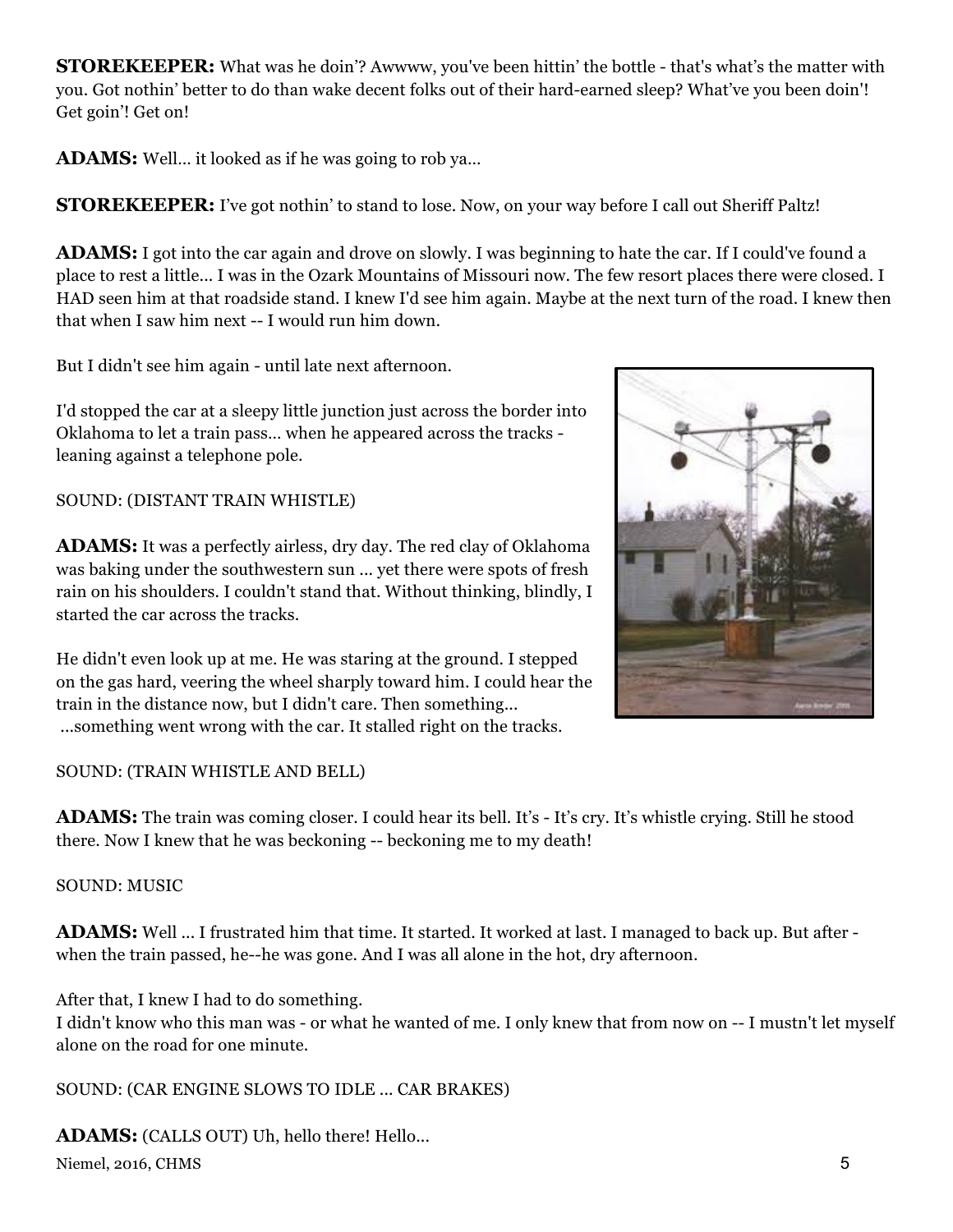

**ADAMS:** Like a ride?

**HITCHHIKING WOMAN:** Well, what do you think? How far are you goin'?

**ADAMS:** Amarillo. I'll take you to Amarillo.

**HITCHHIKING WOMAN:** Amarillo, Texas?

 **ADAMS:** Yeah, I'll drive you there.

**HITCHHIKING WOMAN:** Gee!

**ADAMS:** Hop in...

**HITCHHIKING WOMAN:** Uh, you mind if I take off my shoes? My feet are killin' me.

**ADAMS:** No. Go right ahead.

**HITCHHIKING WOMAN:** (RELIEVED) Ohhhh. Gee, what a break this is -- great car, decent guy, driving all the way to Amarillo. All I've been gettin' so far is trucks.

**ADAMS:** You hitchhike much?

**HITCHHIKING WOMAN:** Sure. Only it's tough sometimes in these great open spaces to get the breaks.

**ADAMS:** Yeah, I should think it would be, but I'll bet though - you get a good pick up in a fast car, you could get places faster than, say… another person in… another car

#### **HITCHHIKING WOMAN:** I don't get ya.

**ADAMS:** Well, take me for instance. Suppose I'm - I'm driving across the country, say, at a nice steady clip, about sixty-five miles an hour. Couldn't - couldn't a girl like you, just standing beside the road waiting for a lift, beat me to town, after town, provided she got picked up every time in a car doing from seventy-five to eighty miles an hour?

**HITCHHIKING WOMAN:** I don't know. Maybe she could. Maybe she couldn't. What difference does it make?

**ADAMS:** Oh, it's no difference. It's--It's just a crazy idea I had sitting here in the car.

**HITCHHIKING WOMAN:** (AMUSED) Oh, imagine spending your time in a great car thinkin' of things like that.

Niemel, 2016, CHMS 6 **ADAMS:** What would you do instead?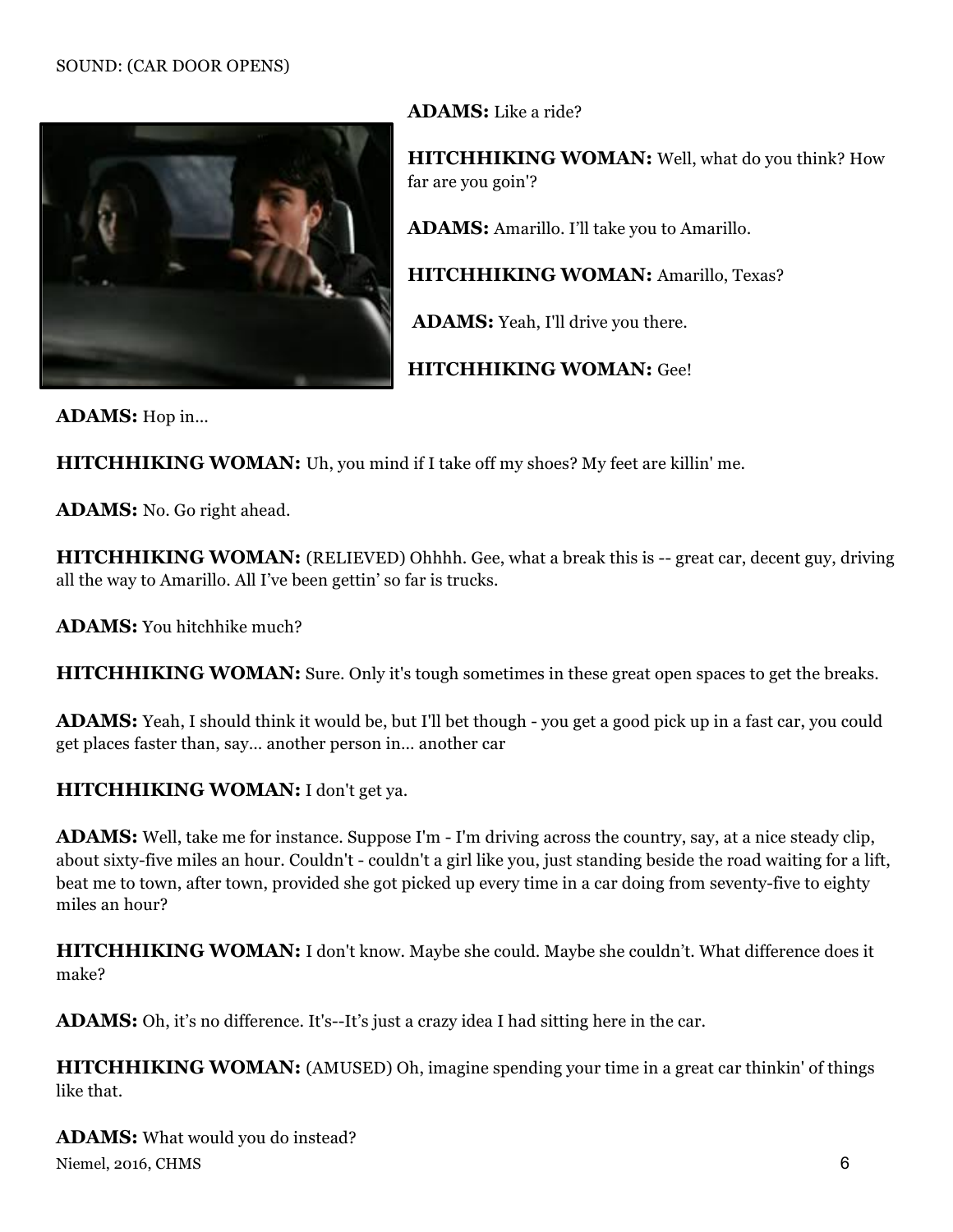**HITCHHIKING WOMAN:** What would I do? Well, if I was a good-lookin' fellow like yourself? I'd just enjoy myself, every minute of the time. I'd sit back and - and relax. And if I saw a good-lookin' g-- (GASPS) Hey!

**ADAMS:** Did you see him? Did you see him, too?

### **HITCHHIKING WOMAN:** See who?

**ADAMS:** That man, standing beside the barbed-wire fence.

**HITCHHIKING WOMAN:** I didn't see - anybody. I-- it's just a barbed-wire fence. What'd you think you was doin'? Tryin' to run into the barbed-wire fence?

**ADAMS:** Th--There--There was a man there, I tell ya! A thin, gray man with - with an overnight bag in his hand. I - I was trying to ... run him down.

**HITCHHIKING WOMAN:** Run him down? You mean kill 'im?

**ADAMS:** You say you didn't see him back there? You sure?

**HITCHHIKING WOMAN:** I didn't see a soul. And as far as that's concerned--

**ADAMS:** Well, you watch for him. You watch for him the next time. Keep watching. Keep your eyes peeled on the road. He'll turn up again. May be any minute now. There… right there!

**HITCHHIKING WOMAN:** (PANICS) Ah - No! How does this door work?! I - I've gotta get outta here!

**ADAMS:** Did you see him that time?

**HITCHHIKING WOMAN:** No, I didn't see him that time! And, personally, mister, I don't expect never to see him! All I want to do is go on livin'! I don't see how I will very long, drivin' with you!

**ADAMS:** Look - Look, I'm sorry. I - I - don't know what came over me. Please...

**HITCHHIKING WOMAN:** So, if you'll excuse me--

**ADAMS:** You can't go! Listen, how would you like to go to California? I'll drive you all the way to California!

**HITCHHIKING WOMAN:** You're creepin' me out, man...

**ADAMS:** Listen, please, just - just one minute, please!

**HITCHHIKING WOMAN:** You know what I think you need, man? Not a girlfriend, just a good dose o' sleep.

Niemel, 2016, CHMS 7

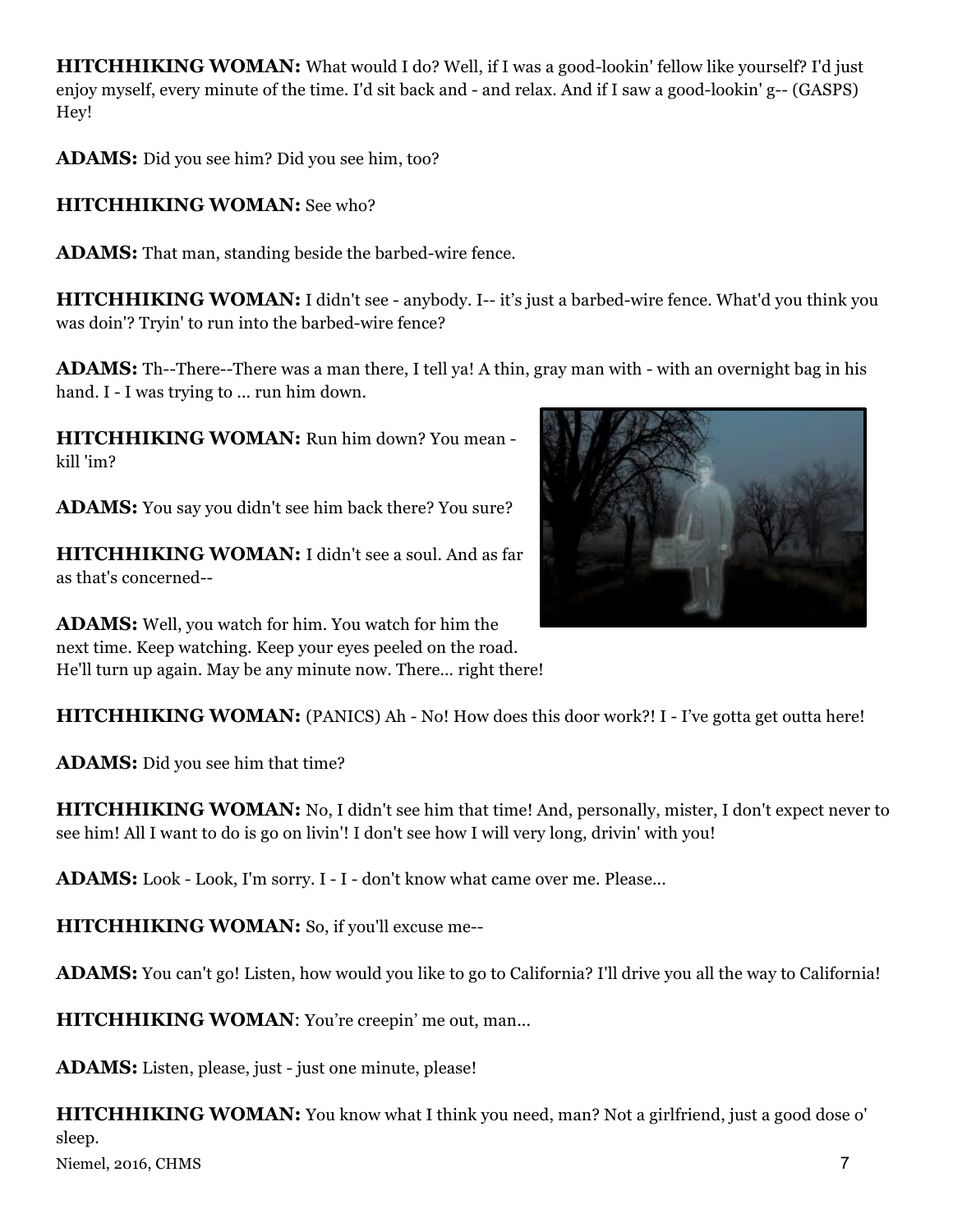#### **HITCHHIKING WOMAN:** Leave your hands off o' me! Just--Just-- Leave your hands off me!

#### **ADAMS:** Come back here! Please! Please come back!

She ran from me ... as if I were some kind of monster. A few minutes later, I saw a passing truck pick her up. And I knew then that I was - utterly alone. I was in the heart of the great Texas prairies. There wasn't a car on the road after the truck went by. I tried to figure out what to do, how to get a hold of myself.

If I could find a place to rest or even if I could sleep right here in the car - just a few hours - along the side of the road ... I was getting my winter overcoat out of the back seat to use as a blanket, just as a blanket - when - I saw him coming toward me - emerging from the herd of moving steer.

#### **HIKER:** (OFF) Hellooo!

**ADAMS:** I didn't wait for him to come any closer.

#### **HIKER:** (DROWNED OUT BY SOUND) Hellooo!

**ADAMS:** Maybe I should have spoken to him then. Fought it out, then and there. And now he began to be everywhere. Wherever I stopped, even for a minute - for gas, for oil, for a drink of pop, a cup o' coffee, sandwich - he was there!

I saw him standing outside the trailer camp in Amarillo that night when I dared to slow down. He was standing near the drinking fountain of a little camping spot just inside the border of New Mexico. He was waiting for me outside the Navajo reservation where I stopped to check my tires. I saw him in Albuquerque when I bought more gas. I--I was afraid now - afraid to stop.

I began to drive faster and faster. I was - in a lunar landscape now -- the great, arid mesa country of New Mexico. I drove through it with the indifference of a fly crawling over the face of the moon. And now he didn't even wait for me to stop!

Unless I drove at eighty-five miles an hour over those endless roads, he waited for me at every other mile. I'd see his figure, shadowless, flitting before me, still in its same attitude, over the cold, lifeless ground -- flitting over dried up rivers, over broken stones cast up by old glacial upheavals -- flitting in that pure, cloudless air.

I was beside myself when I finally reached Gallup, New Mexico, this morning. There's a trailer camp here -- It's cold, almost deserted, this time of year.

I went inside and asked if there was a telephone. I had the feeling that if only I could speak to someone familiar, someone I loved, I could pull myself together...

It was in the middle of the morning.  $I - I - I$  knew mother'd be home. I pictured her tall and white-haired, in her crisp house dress, going about her tasks. It'd be enough, I thought, just to hear the even calmness of her voice.

#### **MRS. WHITNEY:** Mrs. Adams' residence.

Niemel, 2016, CHMS 8 **ADAMS:** Hello? Hello, mother?